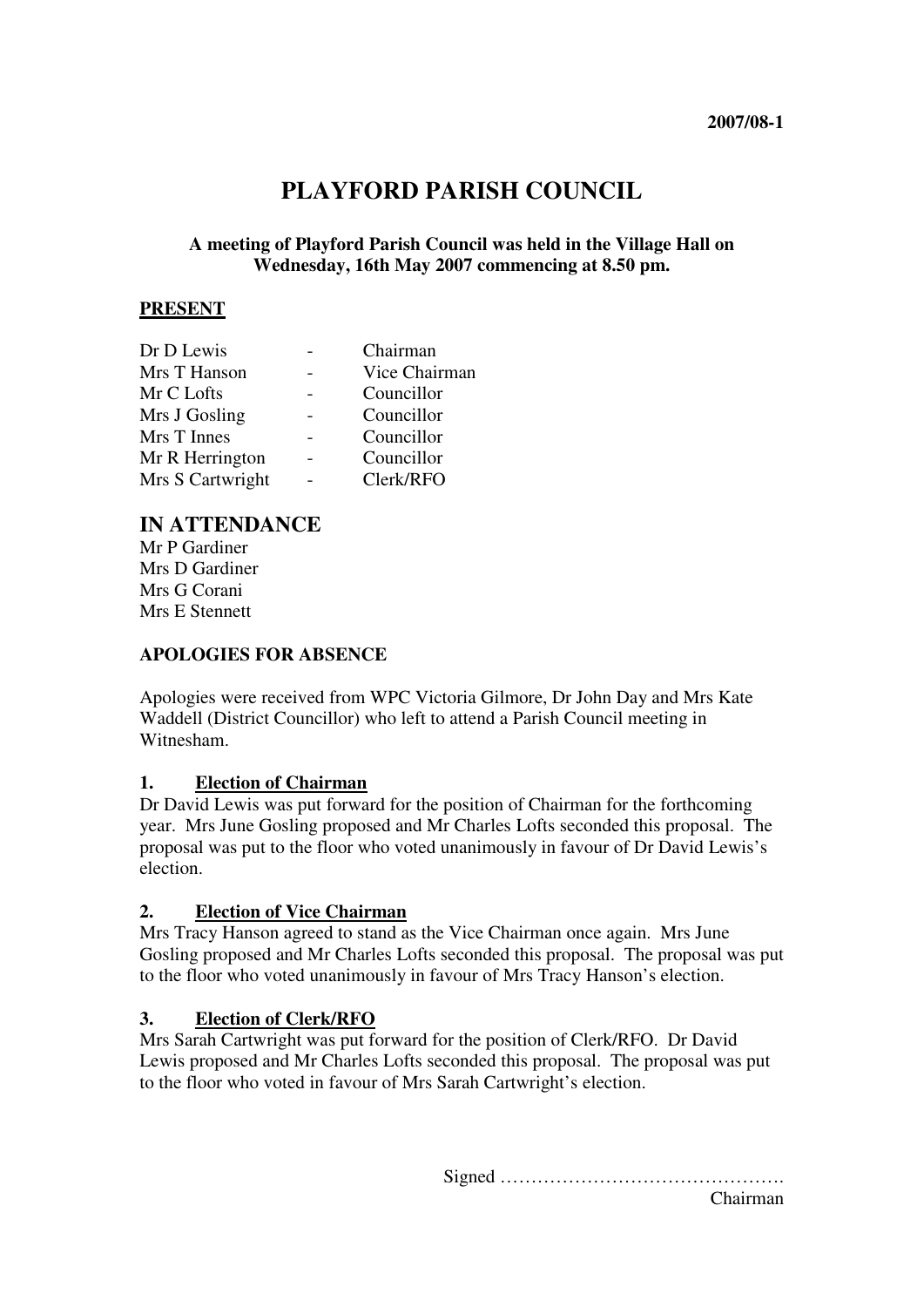### **4. Election of Internal Auditor**

Mr Paul Gardiner was put forward for the position of Internal Auditor. Dr David Lewis proposed and Mrs June Gosling seconded this proposal. The proposal was put to the floor who voted in favour of Mr Paul Gardiner's election. Thanks was also given for the work he had done on the accounts for the end of the financial year.

It was agreed that some other roles needed filling, i.e.:

Emergency Planning Officer, SALC representative, Footpath Officer and Highways. These were to be discussed at the next meeting.

### **5. To receive Councillor's declarations of interest in any item on this Agenda.**

Mr Charles Lofts and Mrs June Gosling declared an interest as members of the Parish Hall Committee. This was written in the "Declaration of Interest" book and signed.

## **6. Approval of Minutes of Meeting held on 7th March 2007**

The minutes of the meeting held on Wednesday,  $7<sup>th</sup>$  March 2007 were approved as a true and accurate record of the discussion at that meeting. The minutes were then signed by the Chairman.

### **7. Matters arising from the minutes (not covered in Agenda items listed below)**

## (i) Playford Website

This was still being worked on and can be accessed at www.onesuffolk.co.uk/playfordpc. Mrs Joan Metcalfe said she would be happy to assist

the Clerk in the development of this site.

(ii) Local Development Framework

A letter had been received from SCDC addressed to Dr David Lewis. This was to be circulated around the Councillors.

## **8. Parish Plan**

Councillors were asked to nominate two representatives for the Steering Group. Dr John Day and Mrs Tracy Hanson were nominated. Mrs Tracy Hanson agreed to attend the first meeting on the  $22<sup>nd</sup>$  May.

## **9a Model Code of Conduct**

A copy of the Model Code of Conduct along with a "Register of Member's Interest" was to be given to each of the Councillors. In the mean time the Model Code of Conduct was adopted. The Chairman read out the 10 general principles.

## **9b Planning**

**C06/2146/FUL HIGH MEADOWS, BUTTS ROAD, PLAYFORD, IP6 9DN Erection of replacement bungalow (existing dwelling to be demolished)** Permission has been granted by SCDC

Signed ……………………………………….